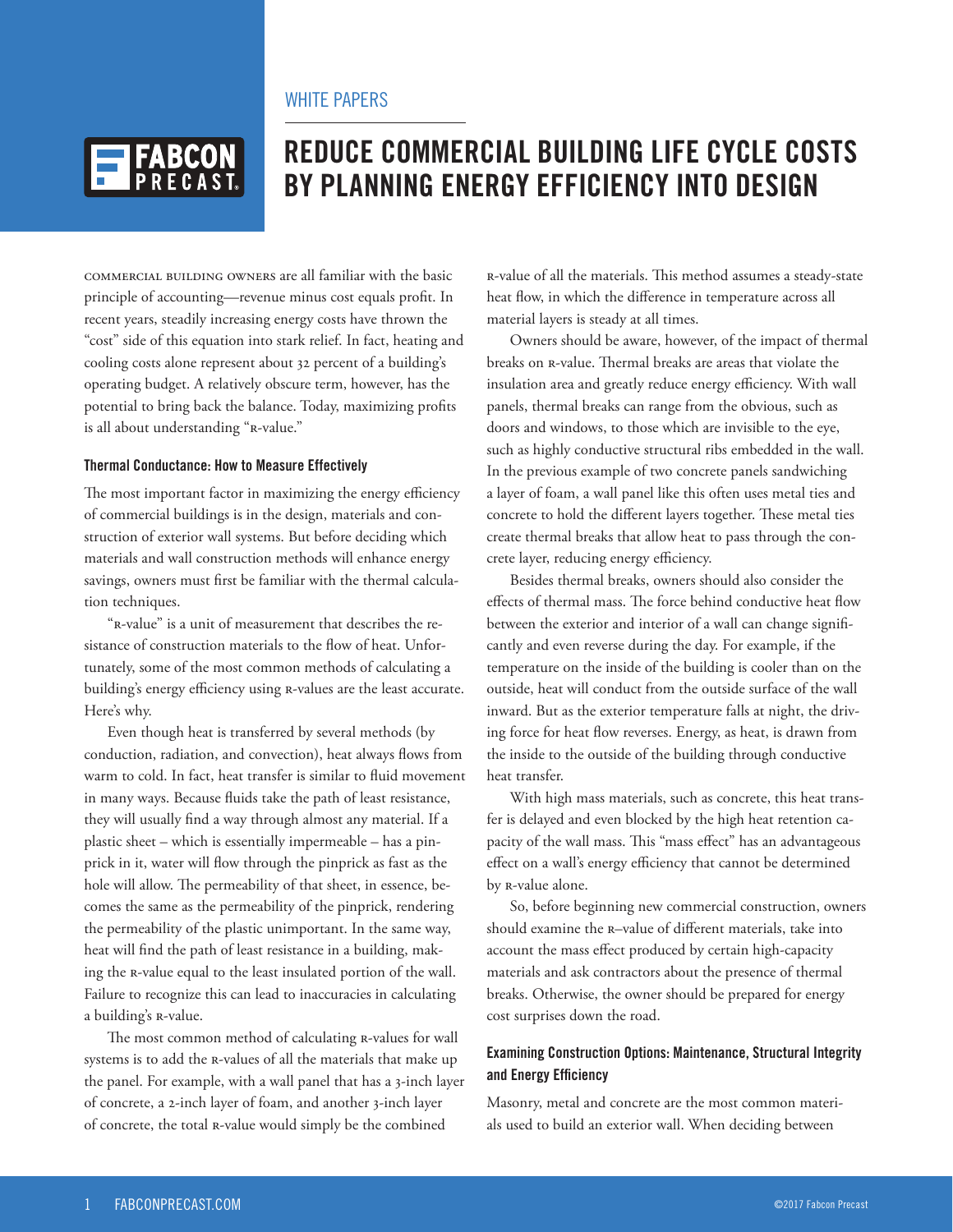

# REDUCE COMMERCIAL BUILDING LIFE CYCLE COSTS BY PLANNING ENERGY EFFICIENCY INTO DESIGN

building materials and construction methods, owners need to examine the energy efficiency, maintenance and structural integrity of each option.

#### **Masonry**

Masonry's widespread use makes it the most popular wall construction method. Brick walls offer security, quality and long-term durability. With masonry, because the finished face is brick, you get high aesthetic values, including a variety of colors and patterns.

But because of the sheer number of components bound by mortar, masonry is the most susceptible to cracking of any exterior wall option. When cracks appear, it's necessary to tuckpoint—a time-consuming and costly repair.

Masonry is also porous and needs a sealer (most often paint) to be applied at installation and at regular intervals ranging from 2-15 years (depending on the quality of sealer applied and the skills of those doing the sealing). Again, this is an added cost.

Finally, the porous nature of masonry requires an added insulation layer to simply meet code, further driving up installation costs. And if the building owner wants a smooth finish on the interior walls, the masonry must be furred out and sheet rocked. All of these added requirements increase the cost of the building initially and throughout its life cycle.

#### **Metal**

In situations where aesthetics and longevity are not key issues, metal buildings can be a cost-effective, viable option. The metal wall system is the least expensive of wall construction options, yet it is not nearly as affordable as it first may appear. Metal-based walls are not as inherently strong or as durable as concrete or masonry. A hailstorm, strong wind or misguided delivery truck can easily disfigure a metal exterior.

The extensive stud work associated with a metal wall creates a natural passageway for air, negatively affecting the energy efficiency of a building. And when an exterior skin of thin metal panels covers a metal frame, each screw and cut edge acts as a miniature point of failure—for air penetration, as well as

rust. The energy efficiency decreases with each possible point of air penetration.

The design limitations of metal walls also can be a concern. Large steel frames of beams and columns need to bear the load, which can be especially inhibiting for retail and distribution outlets where storage space is at a premium. Columns, which often extend 2- 3 feet from the wall into interior space, impede the placement of racks, pallets and other storage devices making the space less flexible.

#### **Concrete**

Because of its high structural integrity and low maintenance requirements, concrete is often the material chosen for exterior walls on commercial buildings. Unlike other building materials, concrete actually gains strength over the life of a building, since hydration causes the compounds in cement to elongate, lengthen, intertwine and create an impermeable surface. As a result, concrete walls require minimal maintenance. A sporadic, high-pressure wash-down is all that is needed to maintain its finish, and re-caulking about every 15 years helps eliminate fissions that may appear over time. Because concrete is a highcapacity material with strong heat retention capabilities, it also can take advantage of the mass effect phenomenon.

Yet not all concrete-based wall systems are created equal. There are three primary types, each having unique insulating characteristics: composite precast concrete wall panels, tilt-up concrete wall panels, and non-composite precast concrete wall panels. Knowing the difference between each can help building owners pinpoint the construction method that will best minimize their life cycle costs.

Composite wall panels are those that combine two separate layers of concrete with steel ties. Typical composite wall panels are constructed with a 3- to 7-inch exterior layer of concrete, a 2-inch layer of foam, and a 3-inch interior layer of concrete. The Department of Energy (DOE) examined the thermal efficiency of composite wall panels. It reported that the steel ties resulted in a 60.59 percent loss of the claimed heat-flow resistance (or R-value) of 10.14, reducing it to only 4.13. Another drawback is that because the inside and outside of the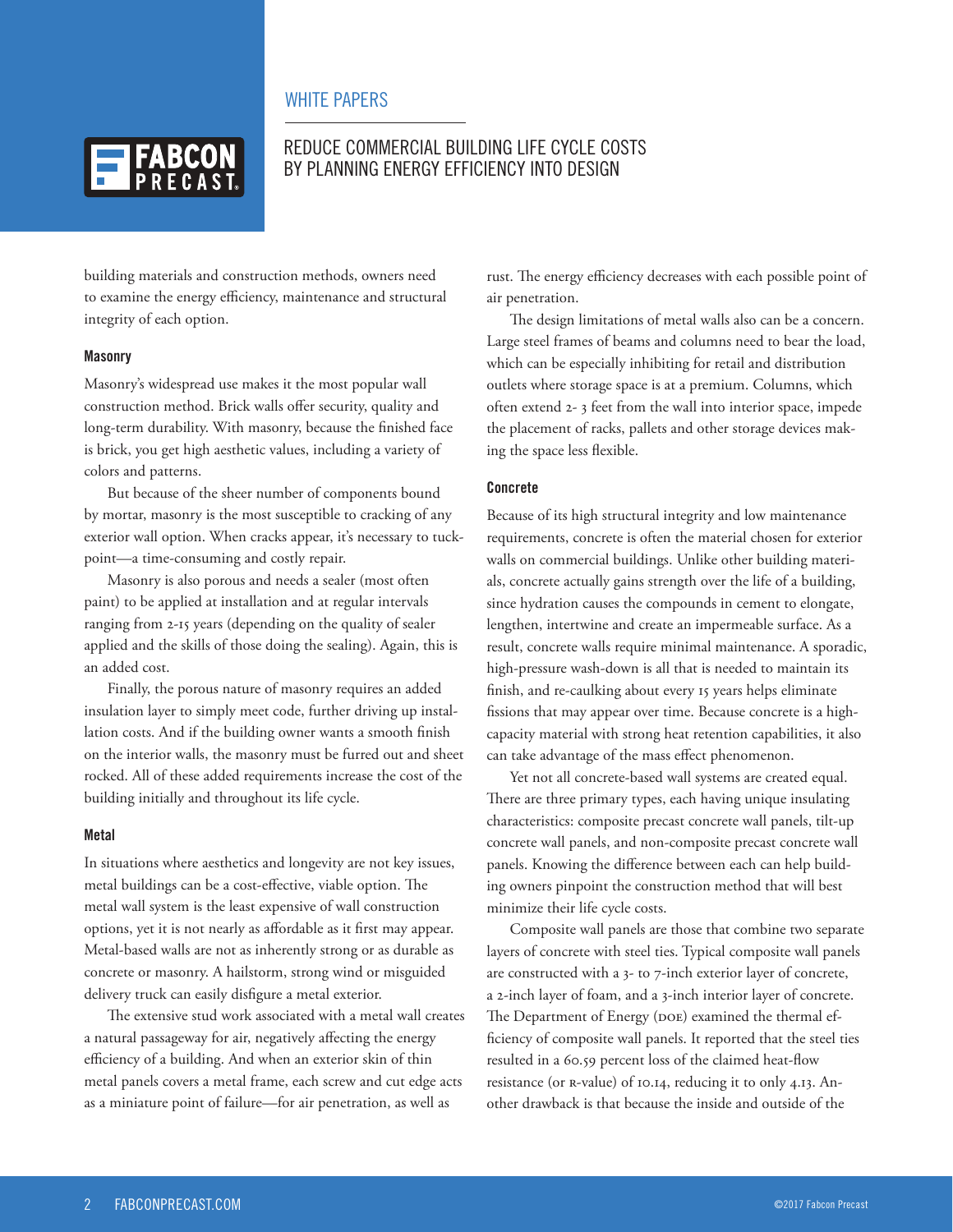

# REDUCE COMMERCIAL BUILDING LIFE CYCLE COSTS BY PLANNING ENERGY EFFICIENCY INTO DESIGN

panel are forced to work together, thermal difference from the interior to the exterior can force the panels to bow. This further strains the panels and the joints between them.

Tilt-up wall systems are similar to composite type precast panels, without the advantage of being manufactured in a controlled environment. The concrete for tilt-up panels is generally poured outside, and its exposure to environmental conditions, such as rain and freezing temperatures, can alter its structural integrity and durability. Most tilt-up panels are also created without insulation. This requires the interior surface to be furred out and insulated, increasing energy efficiency for an additional cost.

With composite or tilt-up sandwich wall panels, it's possible to achieve either strength or energy efficiency, but not both. Composite panels use ties, which may not create acceptable composite action, or they use solid concrete blockouts, which negatively impact R-value. Plus, tilt-up panels must be constructed outdoors, their quality and structural integrity depends on the weather and skills of the installer.

The third type is a non-composite panel, which combines a structural core, a rigid insulation layer and a non-structural façade for exceptional strength without the need for a thermal bridge. Eliminating highly conductive thermal breaks increase overall energy efficiency. For example, Fabcon Inc. produces non-composite precast sandwich wall panels composed of an 8-inch hollow core layer of concrete, a 2.5-inch layer of foam, and a 1.5-inch layer of concrete. Due to its high density, a Fabcon wall panel has an R-value of up to 21 for the 12-inch panel.

With as much as fifty-eight percent recycled content, VersaCore™, the newest precast concrete panel from Fabcon, is more energy efficient than other products in the market. The new panels test an average of three points higher in R-value. Additionally, the VersaCore+Green™ product helps owners qualify for LEED certification points and potential tax credits for their building projects.

The National Resources Defense Council reports that improved energy efficiency can cut energy use for major building uses, such as heating, by 30 to 50 percent. Besides the calculated energy efficiency, the thermal mass effect of Fabcon's noncomposite wall panels can further increase the R-value. This

improves livability for building occupants by eliminating cold spots in the building's walls. With a wide variety of exterior and interior finishes, non-composite panels also increase the aesthetic options available for commercial buildings. Fabcon's non-composite panels are completely manufactured indoors, ensuring consistent quality.

#### **Energy Efficiency: A Planning Process Issue**

The fluctuating supply and price of energy has led many building owners to look for ways to reduce energy consumption. Concerns over energy efficiency will continue to increase as new energy regulations are put in place, and energy-optimizing choices will no longer be an option; they will be a necessity.

With a thorough understanding of R-value and the efficiency of different construction materials and methods, owners can select the most advantageous wall panels -- reducing total cost of ownership and keeping the cost/profit equation in their favor.

To help determine the best exterior wall system for your needs, ask the following questions:

- *How can I maximize the energy efficiency?* Ask about Rvalue. The higher the R-value, the more energy-efficient your building will be, lowering your heating and cooling costs.
- *Will temperatures be fluctuating significantly throughout the day?* If so, does it make sense to use a highcapacity material to take advantage of "mass effect" and a higher effective R-value?

### *Will there be thermal breaks or highly conductive structural ribs that will violate the insulation layer, reducing thermal resistance?*

- *What kind of maintenance is needed?* Paint, tuck-pointing, caulking, and damage repair can all add to the cost of a building. While some maintenance procedures are relatively inexpensive, such as caulking (approximately 35 cents per square foot of wall space), other procedures, such as tuck-pointing, can be surprisingly high.
- *How can I reduce wall "movement?"* Falling ceiling tiles, failing caulk joints and deteriorating connections are just a few calamities of water and air penetration. Ask about